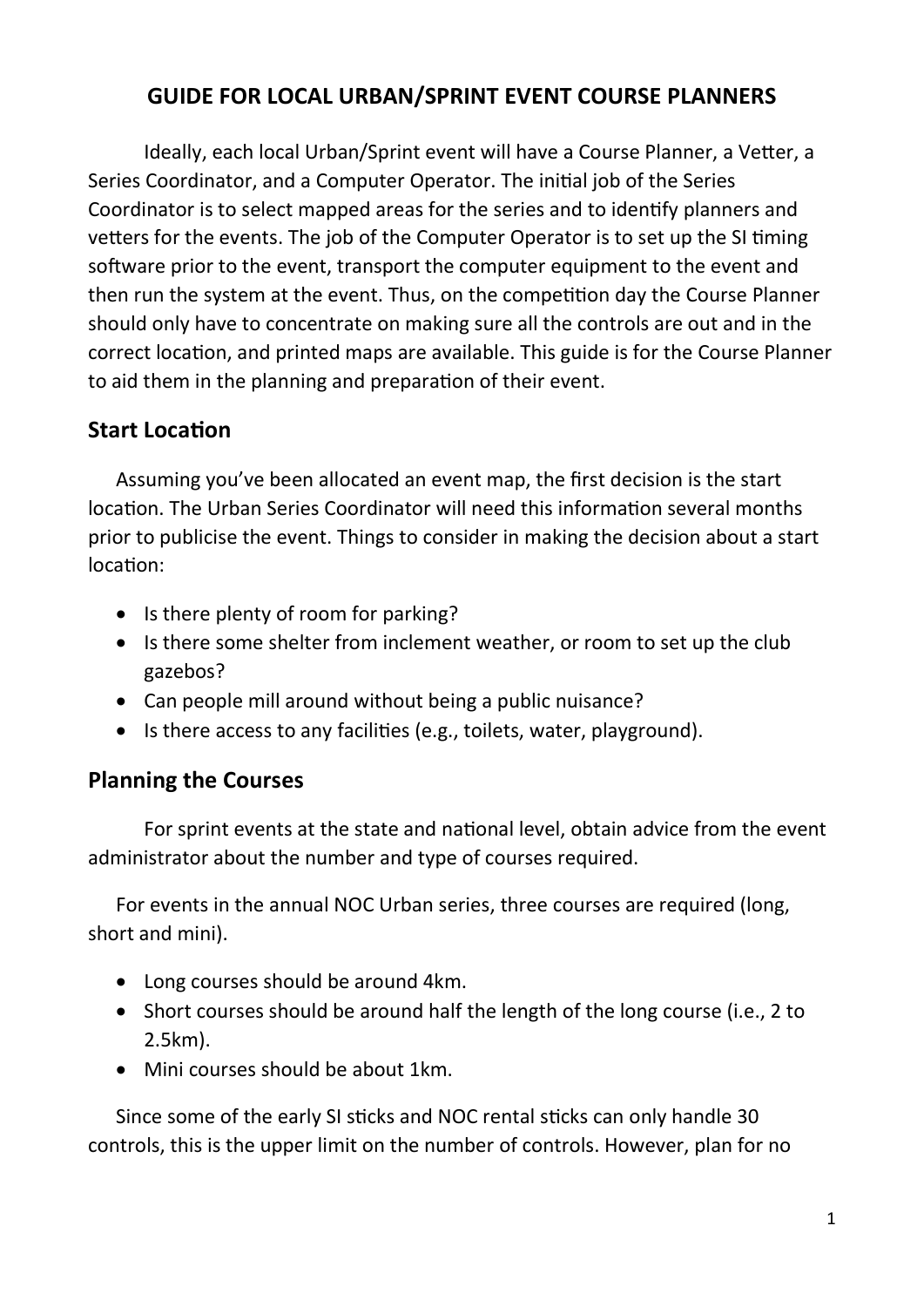more than 28 controls on any one course to allow for any competitor punching mistakes.

Because sprint/urban orienteering events are held in fast terrain, the aim is to plan courses that require many quick decisions. This can be achieved by:

• having plenty of changes of course direction (including crossovers or butterfly legs that don't obscure other controls).



- clusters of short legs (requiring full concentration) followed by a somewhat longer leg with route choice.
- legs with genuine route choice with little or no difference in distance between the different route options.



route to the first control obscured so that competitors waiting at the start area get only a general idea of which direction to head.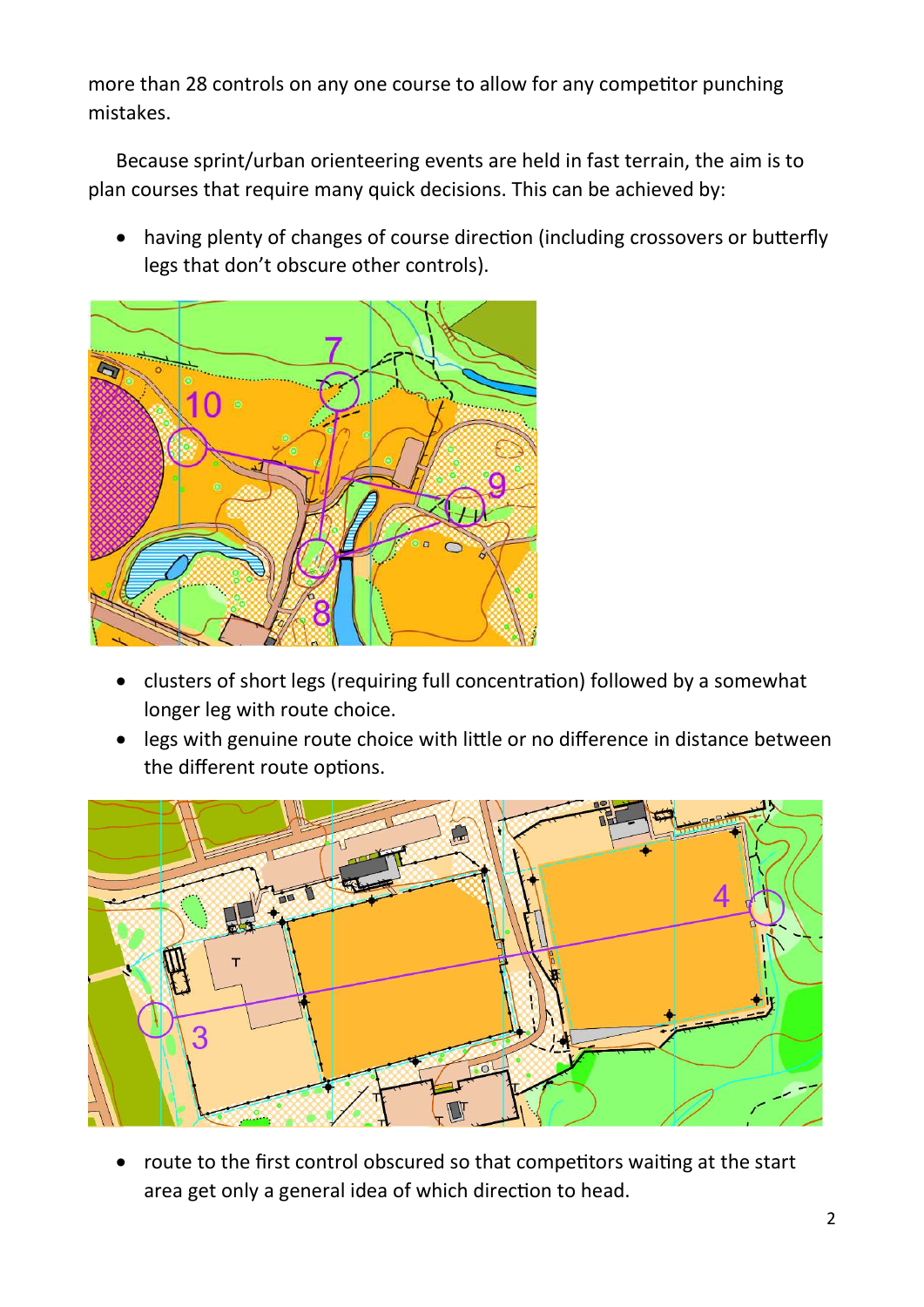Consider a spectator control at some point through the course (i.e., runners come within view of the assembly part way through the course).

If you're not familiar with the mapped area, make a visit so you're aware of its features. Begin planning the courses on the map, perhaps by identifying good legs between controls and joining those legs.

You can use either OCAD (map and course-planning software) or Open Orienteering Mapper and Purple Pen (course-planning tool) if you want. Experienced NOC members can give you advice on the use of all these programs. NOC's Gear Steward will let you know which control stand numbers you'll use (usually 30 are allocated for each urban event).

It's often the case that the long course will need a map change (i.e., the course is split and is printed on both sides of the map.

Once the initial course planning is done, visit each control site to assess its suitability, create a control description and check map accuracy. Once a control site is locked in, numbered tape (that corresponds to the control stand number) can be left at the site. This allows a course vetter to check the accuracy of your work and to reduce the risk you make a mistake when you place control stands in the field.

Good control sites:

- allow control stands to be cabled and locked down where there's a chance the stand will be vandalised or stolen.
- are not seen from a long distance away when approaching from the previous control.
- are not hidden. If you successfully navigate to the centre of the circle, and have read the control description, you should easily see the control.
- make good use of complex areas of the map.

Check each route choice option to ensure map correctness. If you notice map inaccuracies, let members of NOC's mapping sub-committee know so they can update the map.

Check that the map displays course closure time and the event phone number.

Check that each control circle is centred on the control feature you have taped. Also make sure that the control circles and lines joining the controls don't obscure any features on the map that are necessary for accurate navigation. If they do, use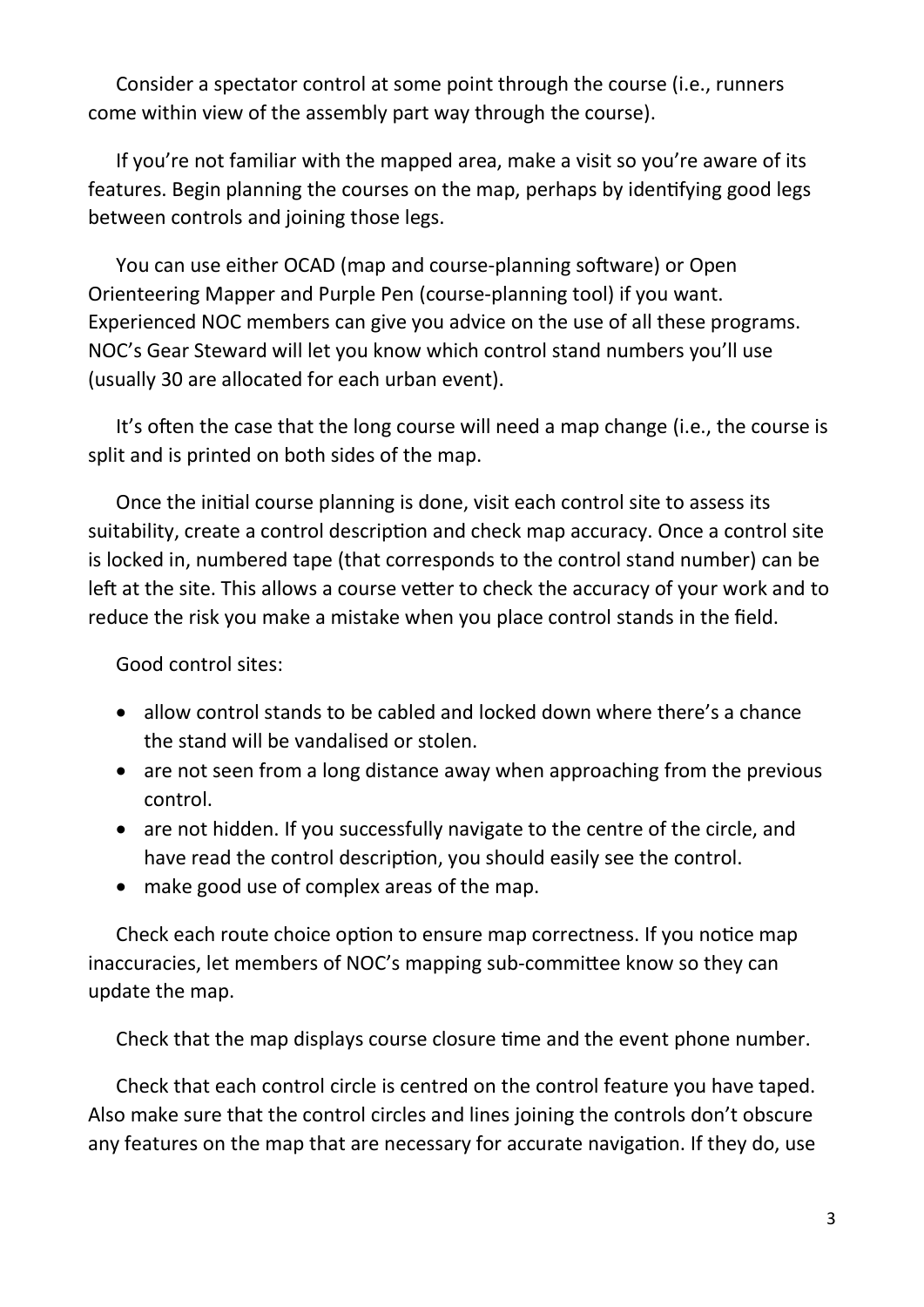the relevant tools to cut pieces out of the control circle or make gaps/bends in the lines joining controls.

When you finalise the control descriptions, produce both English and IOF symbol versions. Symbol descriptions should be printed on long and short course maps, and English descriptions on the mini course map.

## Printing the Map

Course planning needs be completed early enough to give time to get the maps printed and then passed on to you. Printing is done by the NOC's Printing Officer on the club's colour laser printer. Currently the Printing Officer is Geoff Todkill, with Jeff Guy as backup. Geoff's instructions are:

• Email the course planning and map files to Geoff at gctodkill@bigpond.com at least 10 days before your event. This usually allows the maps to be given to you at the event the week prior to yours.

- Please keep Geoff advised of progress (by Ph 0447091079; or email).
- Control descriptions and the SI file will be generated from the print files.

#### Obtaining the Gear

It's the course planner's job to get the required stands (with SI units attached), flags and cables/locks so that they can be put out early on the afternoon of urban events. Collecting this gear can often be done at the event the week before yours. Otherwise contact the club's Gear Steward, (currently Geoff Peel, leepback1@gmail.com, 0422471353) to make alternative arrangements.

Both the Planner and Series Coordinator should work with the Gear Steward to ensure that all the gear needed for the event will be onsite.

#### Risk Management

- ensure competitors cross busy roads at safe points (e.g., pedestrian crossings, or where there's a pedestrian refuge in the middle of the road).
- place controls at those safe crossing points to ensure the safe crossings are used.
- avoid placing controls (or having legs between controls) in high/medium traffic pedestrian areas where runners could injure themselves or members of the public.
- try to set the urban mini course entirely within parkland.